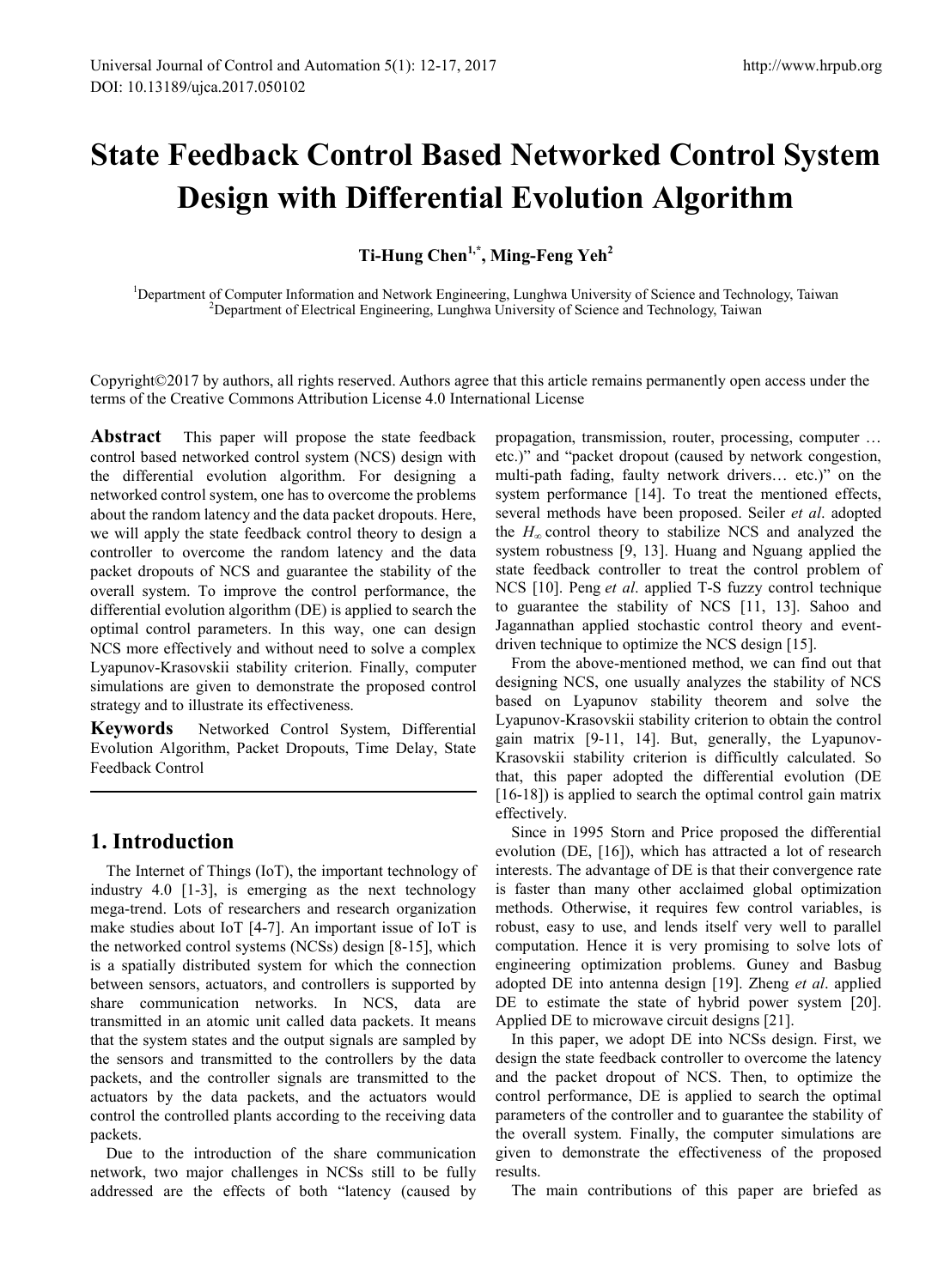follows: First, the controller design for NCS with transmission delay and data packet dropout is obtained and the stability of the overall system can be guaranteed. Also, by using DE, without solving the difficult Lyapunov-Krasovskii stability criterion, the optimal control parameters are searched to improve the control performance.

This paper is organized as follows: In section 2, we will describe the system description of NCS. Section 3 will present the design of differential evolution based networked control system. In section 4, computer simulation will be given to illustrate the control performance of the proposed control strategy. Section 5 will conclude this paper.

## **2. The System Description of NCS**

This paper considers a class of the networked control system, where the framework shown in Figure 1 [9]. This system is composed of the following five parts: a sensor, a controller, a zero-order-holder (ZOH), applied as an actuator, a controller, a communication network channel, and a controlled plant.

Consider the controlled plant as following [14]:

$$
\dot{\mathbf{x}}(t) = \mathbf{A}\mathbf{x}(t) + \Delta \mathbf{A}\mathbf{x}(t) + \mathbf{B}\mathbf{u}(t) + \mathbf{\omega}(t) \tag{1}
$$



where  $\mathbf{x}(t) = [x(t), \dot{x}(t), \dots, x^{(n)}(t)] \in \mathbb{R}^{n}$  is the state vector,  $\mathbf{u}(t) \in \mathbb{R}^{m}$  is the control signal,  $\mathbf{\omega}(t) \in \mathbb{R}^{n}$  is the unknown external disturbance,  $A \in \mathbb{R}^{n \times n}$  and  $B \in \mathbb{R}^{n \times m}$  are known constant matrices, and  $\Delta A \in \mathbb{R}^{n \times n}$  is unknown uncertainty matrix. The initial condition of controlled plant is given as  $\mathbf{x}(t_0) = \mathbf{x}_0$ . Without loss of generality, we make the following assumption [9]:

**Assumption 1:** (**A**, **B**) is controllable pair.

**Assumption 2:** The external disturbance  $\omega(t)$  is bounded. That is,  $\omega(t) \in L_2[0, t_f]$ ,  $\forall t_f \in [0, \infty)$ .

**Assumption 3:** There exists bounding matrix  $\mathbf{E}_{I\mathbf{A}}$  such that  $\Delta \mathbf{A}^T \Delta \mathbf{A} \leq \mathbf{E}_{I\mathbf{A}}^T \mathbf{E}_{I\mathbf{A}}$ .

For NCS, since the controller is connected with the sensor or ZOH via a share communication network channel, propagation, transmission, router, processing, computer, storage delays … etc. would cause latency. Also, network congestion, multi-path fading, faulty network drivers would cause packet dropout. Figure 2 show latency and packet dropout of NCS. Because of latency and packet dropout, packets are transmitted from the sensor to the controller spend  $\tau_{sck}$ , and from the controller to the actuator spend  $\tau_{czk}$ . Define the total latency as  $\tau_k = \tau_{sck} + \tau_{czk}$  at every sampling instant  $t_k$  and make the following assumptions:

**Assumption 4** [14]: The total latency  $\tau_k$  is bounded.

Also, for the packet dropout, we make the following assumption:

**Assumption 5** [14]: The packet dropout number  $\eta_k$  is bounded as  $0 \le \eta_k \le \eta_{\text{max}}$  where  $\eta_{\text{max}}$  is upper bound of  $\eta_k$ .

**The objective of this paper** is design a control strategy to inhibit the effect of latency and packet dropout such that the system state vector  $\mathbf{x}(t)$  of NCS would converge to zero.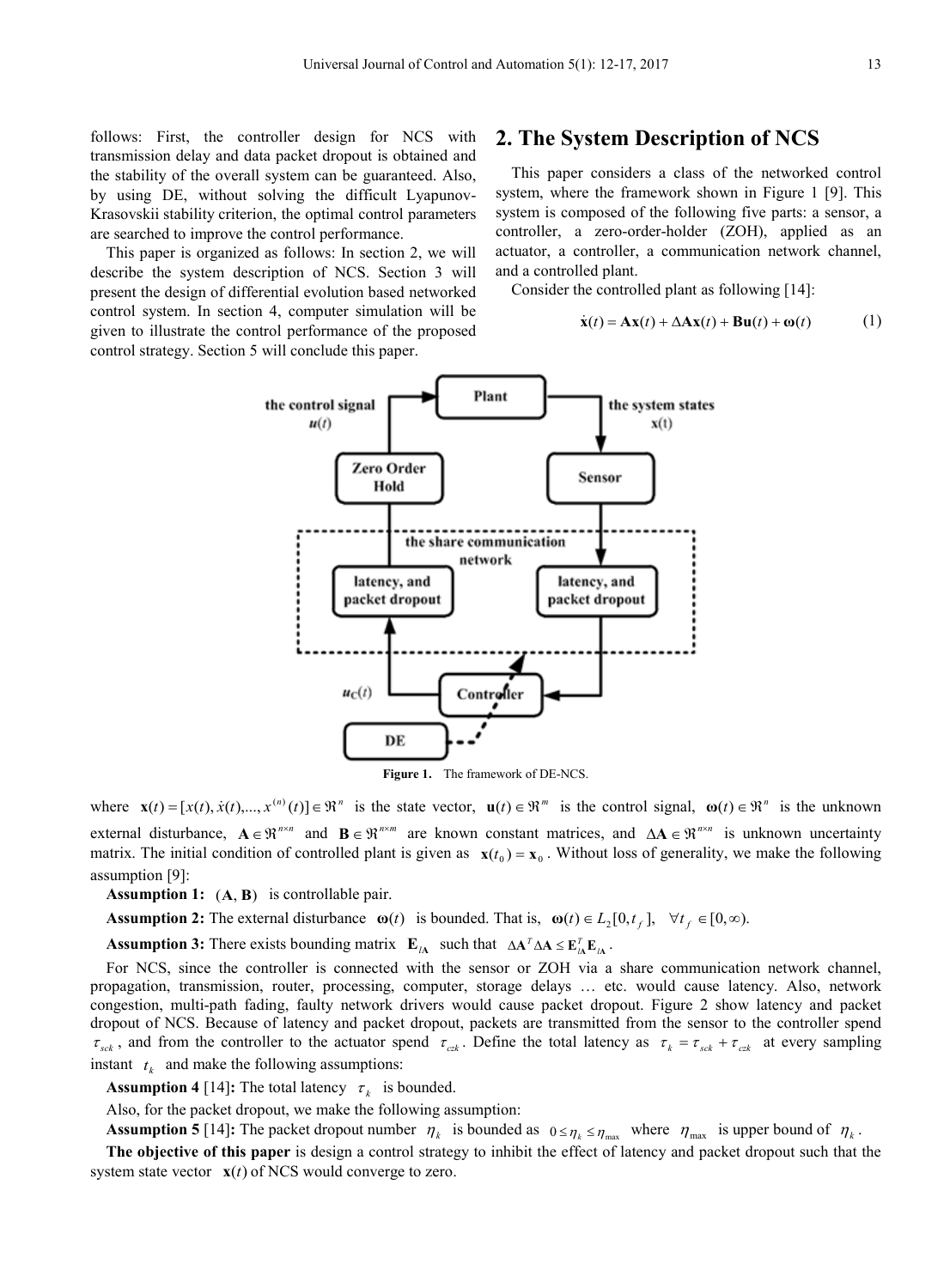

**Figure 2**. Latency and packet dropout of NCS.

To treat the objective, we adopt state feedback control and design the control law as follows:

$$
\mathbf{u}(t) = \mathbf{K}\mathbf{x}(t) \tag{2}
$$

where  $\bf{K}$  is the control gain matrix. Usually, the control gain matrix  $\bf{K}$  is obtained by solving the Lyapunov-Krasovskii stability criterion. But, solving the stability criterion usually has to calculate the difficult LMI problem or an eigenvalue problem. In order to obtain the control gain matrix **K** more efficiently, this paper applied the differential evolution. The detail algorithm will be provided in Section 3.

# **3. The Design of Differential Evolution Based Networked Control System**

In this section, we will propose the design of differential evolution based networked control system. Based on the above-mentioned discussion, we will apply DE to search the optimal control gain matrix for NCS. The detail algorithm can be described as follows:

*Initiation***:** At first, let the mutation scale factor as *F* , the crossover rate as  $C_r$ , the population size as  $N_p$ , and the maximum generation number as  $G_{\text{max}}$ . Since  $\mathbf{K} \in \mathbb{R}^{m \times n}$ , we randomly generate

$$
\mathbf{K}_{i,1} \in \mathfrak{R}^{m \times n} \text{ for } i = 1, 2, ..., N_p \tag{3}
$$

as a population for the 1st generation. Define the fitness function as

$$
f(\mathbf{K}_{i,G}) = \frac{1}{1 + \sum ||\mathbf{x}||},
$$
\n(4)

and calculate the fitness value for all  $\mathbf{K}_{i,G}$  ( $i = 1,2,..,N_p$ ).

*Mutation:* Then, randomly select  $K_{r1,G}$ ,  $K_{r2,G}$ , and

 $\mathbf{K}_{r3,G}$ , from  ${\mathbf\{K}}_{1,G}, {\mathbf{K}}_{2,G},..., {\mathbf{K}}_{N_n,G}$  and get the mutant vector by the following equation:

$$
\mathbf{K}_{i,G+1,V} = \mathbf{K}_{r1,G} + F \cdot (\mathbf{K}_{r2,G} - \mathbf{K}_{r3,G})
$$
 (5)

*Crossover:* After that, to increase the diversity of the perturbed parameter vectors, crossover is introduced. Each element of the trial vector,  $\mathbf{K}_{i,G+1,U}$  can be get by

$$
k_{ji,G+1,U} = \begin{cases} k_{ji,G+1,U} & \text{if } \text{rand}(0,1) \le C_r \\ k_{ji,G,U} & \text{otherwise} \end{cases}
$$
 (6)

*Selection:* To decide whether or not it should become a member of generation  $G+1$ , the trial vector  $\mathbf{K}_{i,G+1,U}$  is compared to the target vector  $\mathbf{K}_{i,G}$  using the greedy criterion. If vector  $\mathbf{K}_{i, G+1, U}$  yields a smaller cost function value than  $\mathbf{K}_{i,G}$ , then  $\mathbf{K}_{i,G+1}$  is set to  $\mathbf{K}_{i,G+1,U}$ ; otherwise, the old value  $\mathbf{K}_{i}$  is retained.

In summary, the proposed control strategy can be expressed as the following procedures:

#### *Design Procedures:*

Generate  $N_p$  individuals of the initial population randomly.

**for**  $G = 1: G_{\text{max}}$  **do for**  $i = 1 : N_p$  **do** 

calculate the fitness value  $f(\mathbf{K}_{i,G})$ 

**end for**

**for**  $i = 1 : N_p$  **do** //Mutation randomly select  $K_{r1 G}$ ,  $K_{r2 G}$ , and  $K_{r3 G}$ , compute  $K_{i,G,V} = K_{r1,G} + F \cdot (K_{r2,G} - K_{r3,G})$ //Crossover **for**  $j = 1$  :  $(m \times nL)$  **do** generate rand $(0,1)$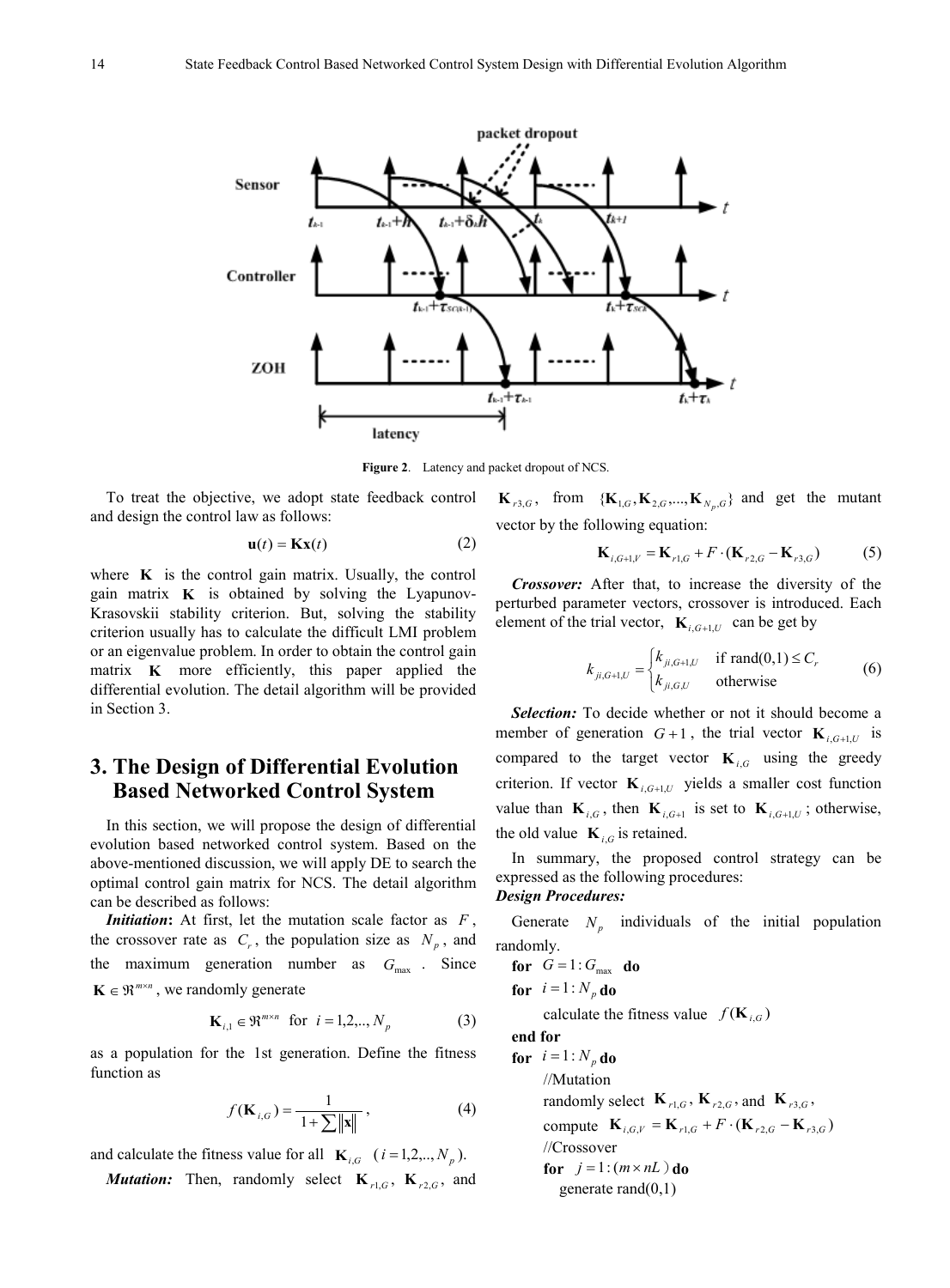**if** rand $(0,1) \leq C_r$ ,

$$
k_{ji,G,U} = k_{ji,G,V}
$$

**else**

$$
k_{ji,G,U} = k_{ji,G}
$$

**end if end for** //selection **if**  $f(\mathbf{K}_{i,G,U}) \geq f(\mathbf{K}_{i,G})$ 

**<sub>i G+1</sub> =**  $**K**$ **<sub>i GH</sub>** 

**else**

$$
\mathbf{K}_{i,G+1} = \mathbf{K}_{i,G}
$$

**end for end for**

## **4. Simulation**

In this section, an inverted pendulum system simulated as the controlled plant to demonstrate the performance of the proposed control strategy. Let  $x_1(t)$  be the angular of the pendulum with respect to the vertical line and  $u(t)$  be the applied the control signal. Define  $\mathbf{x}(t) = [x_1(t), \dot{x}_1(t)]^T$  $\mathbf{x} = [x_1(t), x_2(t)]^T,$   $\mathbf{x}(t) = [x_1(t), \dot{x}]^T$  $[t_1(t)]^T =$  $[x_1(t), x_2(t)]^T$  the dynamic equations of the inverted pendulum system can be described as follows:

$$
\dot{x}_1(t) = x_2(t)
$$
\n
$$
\dot{x}_2(t) = \frac{g \sin(x_1) - am_p k_2^2 \sin(x_1) \cos(x_1)}{(4l/3) - am_p l \cos^2(x_1)}
$$
\n
$$
+ \frac{a \cos(x_1)u}{(4l/3) - am_p l \cos^2(x_1)} + \omega(t)
$$
\n(7)

where  $a = m_c + m_p$ ,  $g = 9.8m/s^2$  is the acceleration due to gravity,  $m_c$  is the mass of the cart,  $m_p$  is the mass of the pole and *l* is the half length of the pole. In this simulation, we set  $m_c = 1kg$ .,  $m_p = 0.1kg$ .,  $l = 0.5m$ . and the sampling period as  $0.001$  sec.

The Jacobian linearized model around the equilibrium  $\mathbf{x}(0) = [0,0]^T$  can be obtained directly from  $\mathbf{x}(t) =$  $[x_1(t), \dot{x}_1(t)]^T = [x_1(t), x_2(t)]^T$  the dynamic equations (Eq. 8), which yields

$$
\begin{bmatrix} \dot{x}_1(t) \\ \dot{x}_2(t) \end{bmatrix} = \begin{bmatrix} 0 & 1 \\ \frac{g}{(4l/3) - am_p l} & 0 \end{bmatrix} \begin{bmatrix} x_1(t) \\ x_2(t) \end{bmatrix} + \Delta A \begin{bmatrix} x_1(t) \\ x_2(t) \end{bmatrix} + \begin{bmatrix} 0 \\ \frac{a}{(4l/3) - am_p l} \end{bmatrix} u + \begin{bmatrix} 0 \\ \omega(t) \end{bmatrix}
$$
 (8)

where ∆**A** is be regarded as the uncertainty terms due to latency, packet dropout and linearization error.

To demonstrate the proposed method, we simulation the following cases:

- *Case 1:* This case is the ideal condition. It means the  $\Delta A = 0$ , the total latency  $\tau_k = 0$ , and the packet dropout number  $\eta_k = 0$ . Set the initial condition is as  $\mathbf{x}(0) = [0.2, 0]^T$ .
- *Case 2:* The total latency is set as the random number generated from a Gaussian distribution with zero mean and the standard deviation as 0.06 sec. The upper bound of total latency  $\tau_k$  is set as 0.1. The packet dropout number is set as the random number generated from uniform Gaussian distribution with zero mean and the standard deviation as 1. The bound of  $\eta_k$  is set as 15. The

initial condition is set as  $\mathbf{x}(0) = [-0.2,0]^T$ .

Here we set the mutation scale factor  $F = 0.9$ , the crossover rate  $C_r = 0.3$ , the population size  $N_p = 50$ , and the maximum generation number  $G_{\text{max}} = 100$  for all cases. Besides, in the simulations, all the programs coded by Matlab version R2015a were executed by a personal computer with Intel(R) Core(TM) i7-4600U CPU  $@$  1.6 GHz processor, 16GB RAM and 64bit-Windows 7 operating system with service pack 1.

By the proposed method, we obtain the optima control gain matrix for *Case 1* as  $K = [-78.2449, -67.9172]$ . The trajectory of  $x_1(t)$  and  $x_2(t)$  are shown in Figure 3 and Figure 4, respectively, and the control signal  $u(t)$  is Figure 5. For *Case 2*, we get the optima control gain matrix as  $K = [-43.6987, -26.0754]$ . Figure 6-8 shown the trajectory of  $x_1(t)$ , the trajectory of  $x_2(t)$  and the control respectively. pendulum system under ideal condition. From *Case 1*, we can well control the inverted signal  $u(t)$ , From *Case 2*, we demonstrate the proposed method can stability NCS with the time-varying latency and the time-varying data packet dropout well and can inhibit effectively the effect of "latency" and "data packet dropout".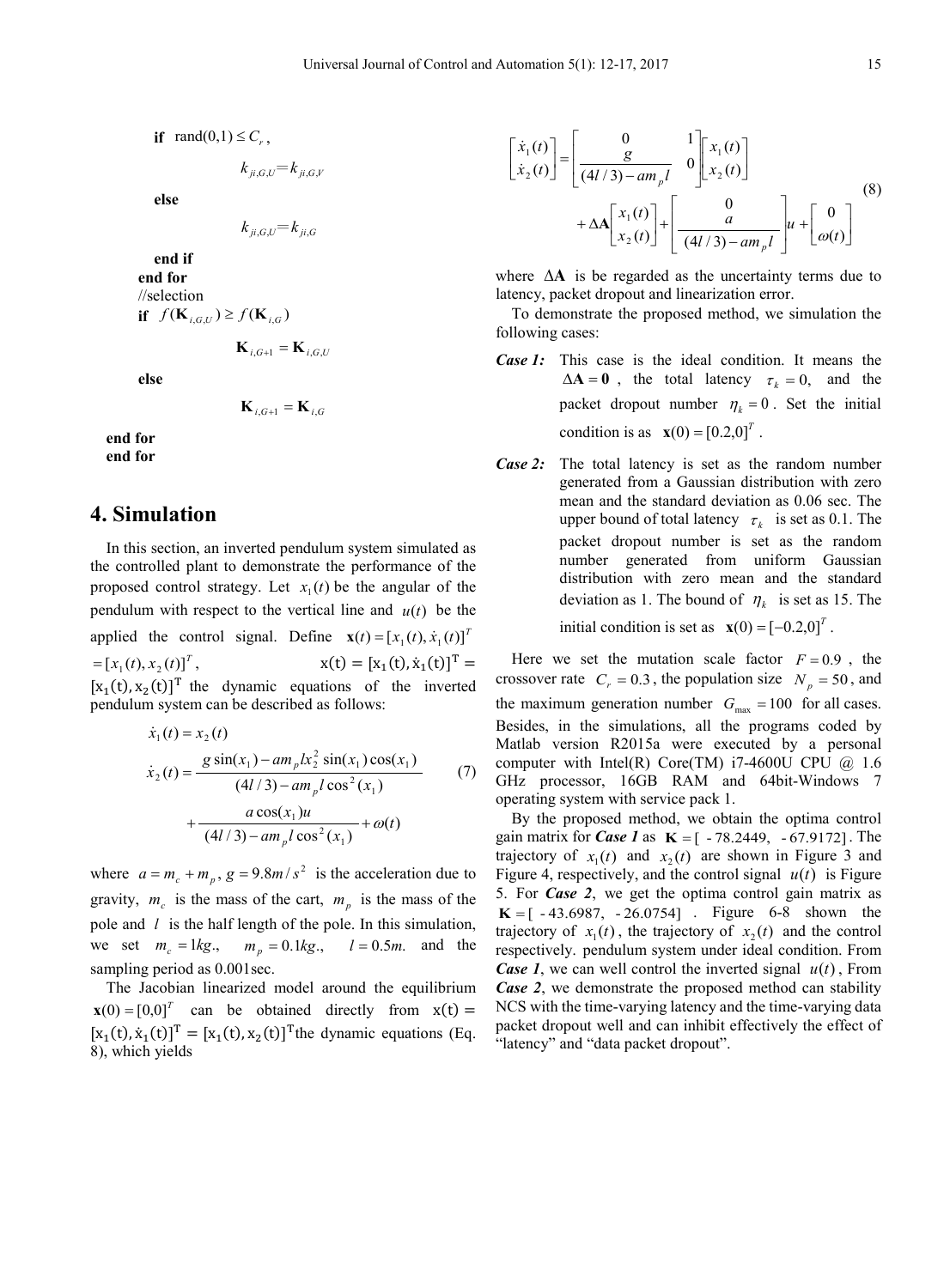

**Figure 5.** The control signal  $u(t)$  for *Case 1***u**(t)

Figure 8. The control signal u(t) for Case 2